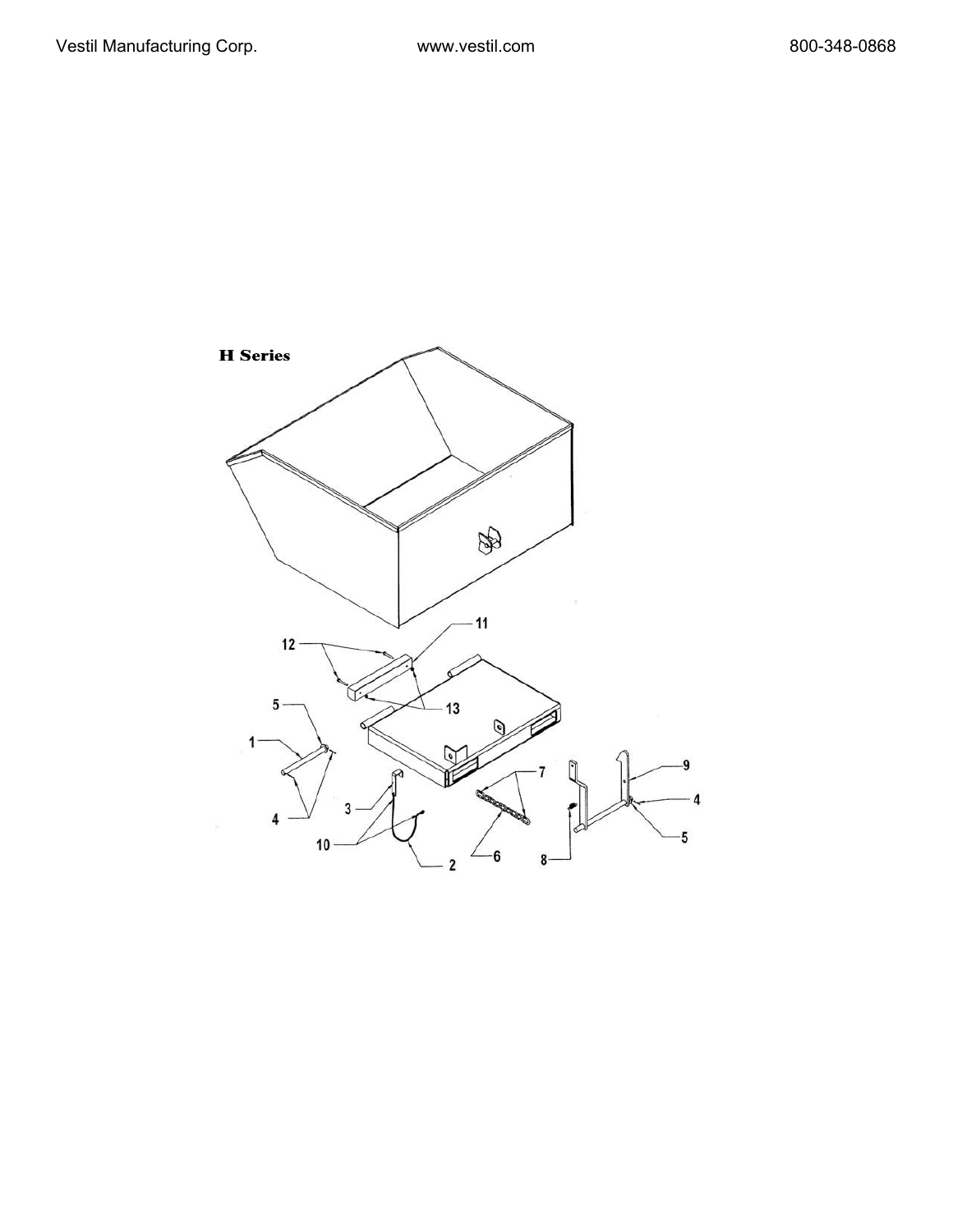| Ref.#                    | Model #    | <b>Generic Part #</b> | Eng. Part # | <b>Description</b>                                 |
|--------------------------|------------|-----------------------|-------------|----------------------------------------------------|
| 1                        | H-100-HD   |                       | 37-112-008  | Pivot Pin 13/16x12 1/2                             |
| 2                        | H-100-HD   |                       | 37-145-001  | <b>Release Cable</b>                               |
| 3                        | H-100-HD   |                       | 37-025-002  | Release Handle                                     |
| 4                        | H-100-HD   |                       | 64141       | Spring Pin 3/16x2                                  |
| 5                        | H-100-HD   |                       | 33444       | Machine Bushing 18 ga x 1"                         |
| 6                        | H-100-HD   |                       | 37-145-002  | Chain $5/16$                                       |
| 6                        | H-100-HD   |                       | 08-145-027  | Yellow 36" Restraint Strap                         |
| 7                        | H-100-HD   |                       | 74627       | Quick Link                                         |
| 8                        | H-100-HD   |                       | 37-146-001  | Spring                                             |
|                          | H-100-HD   | MC-0826-01            | 37-146-005  | Round Torsion Spring (new in 2006)                 |
| 9                        | H-100-HD   |                       |             | Release Lever Assembly, Only Available As Assembly |
| 10                       | H-100-HD   |                       | 37-145-003  | Cable Crimp                                        |
| 11                       | H-100-HD   |                       | 29-048-060  | <b>Bumper</b>                                      |
| 12                       | H-100-HD   |                       | 11062       | Bolt 5/16 - 18 x 2 1/4                             |
| 13                       | H-100-HD   |                       | 36104       | Nut 5/16 - 18                                      |
| $\mathbf{1}$             | H-100-LD   |                       | 37-112-008  | Pivot Pin 13/16x12 1/2                             |
| $\overline{2}$           | $H-100-LD$ |                       | 37-145-001  | <b>Release Cable</b>                               |
| 3                        | H-100-LD   |                       | 37-025-002  | <b>Release Handle</b>                              |
| 4                        | H-100-LD   |                       | 64141       | Spring Pin 3/16x2                                  |
| 5                        | H-100-LD   |                       | 33444       | Machine Bushing 18 ga x 1"                         |
| 6                        | H-100-LD   |                       | 37-145-002  | Chain $5/16$                                       |
| 6                        | H-100-LD   |                       | 08-145-027  | Yellow 36" Restraint Strap                         |
| 7                        | H-100-LD   |                       | 74627       | Quick Link                                         |
| 8                        | H-100-LD   |                       | 37-146-001  | Spring                                             |
|                          | H-100-LD   | MC-0826-01            | 37-146-005  | Round Torsion Spring (new in 2006)                 |
| 9                        | H-100-LD   | H-100-LD-LAA          |             | Release Lever Assembly, Only Available As Assembly |
| 10                       | H-100-LD   |                       | 37-145-003  | Cable Crimp                                        |
| 11                       | H-100-LD   |                       | 29-048-060  | <b>Bumper</b>                                      |
| 12                       | H-100-LD   |                       | 11062       | Bolt 5/16 - 18 x 2 1/4                             |
| 13                       | H-100-LD   |                       | 36104       | Nut 5/16 - 18                                      |
| 1                        | H-100-MD   |                       | 37-112-008  | Pivot Pin 13/16x12 1/2                             |
| $\overline{c}$           | H-100-MD   |                       | 37-145-001  | <b>Release Cable</b>                               |
| 3                        | H-100-MD   |                       | 37-025-002  | Release Handle                                     |
| $\overline{\mathcal{L}}$ | H-100-MD   |                       | 64141       | Spring Pin 3/16x2                                  |
| 5                        | H-100-MD   |                       | 33444       | Machine Bushing 18 ga x 1"                         |
| 6                        | H-100-MD   |                       | 37-145-002  | Chain 5/16                                         |
| 6                        | H-100-MD   |                       | 08-145-027  | Yellow 36" Restraint Strap                         |
| 7                        | H-100-MD   |                       | 74627       | Quick Link                                         |
| 8                        | H-100-MD   |                       | 37-146-001  | Spring                                             |
|                          |            |                       |             | Round Torsion Spring (new in 2006)                 |
|                          | H-100-MD   | MC-0826-01            | 37-146-005  |                                                    |
| 9                        | H-100-MD   |                       |             | Release Lever Assembly, Only Available As Assembly |
| 10                       | H-100-MD   |                       | 37-145-003  | Cable Crimp                                        |
| 11                       | H-100-MD   |                       | 29-048-060  | <b>Bumper</b>                                      |
| 12                       | H-100-MD   |                       | 11062       | Bolt 5/16 - 18 x 2 1/4                             |
| 13                       | H-100-MD   |                       | 36104       | Nut 5/16 - 18                                      |
| 1                        | H-150-LD   |                       | 37-112-008  | Pivot Pin 13/16x12 1/2                             |
| 2                        | H-150-LD   |                       | 37-145-001  | Release Cable                                      |
| 3                        | H-150-LD   |                       | 37-025-002  | Release Handle                                     |
| 4                        | H-150-LD   |                       | 64141       | Spring Pin 3/16x2                                  |
| 5                        | H-150-LD   |                       | 33444       | Machine Bushing 18 ga x 1"                         |
| 6                        | H-150-LD   |                       | 37-145-002  | Chain $5/16$                                       |
| 6                        | H-150-LD   |                       | 08-145-027  | Yellow 36" Restraint Strap                         |